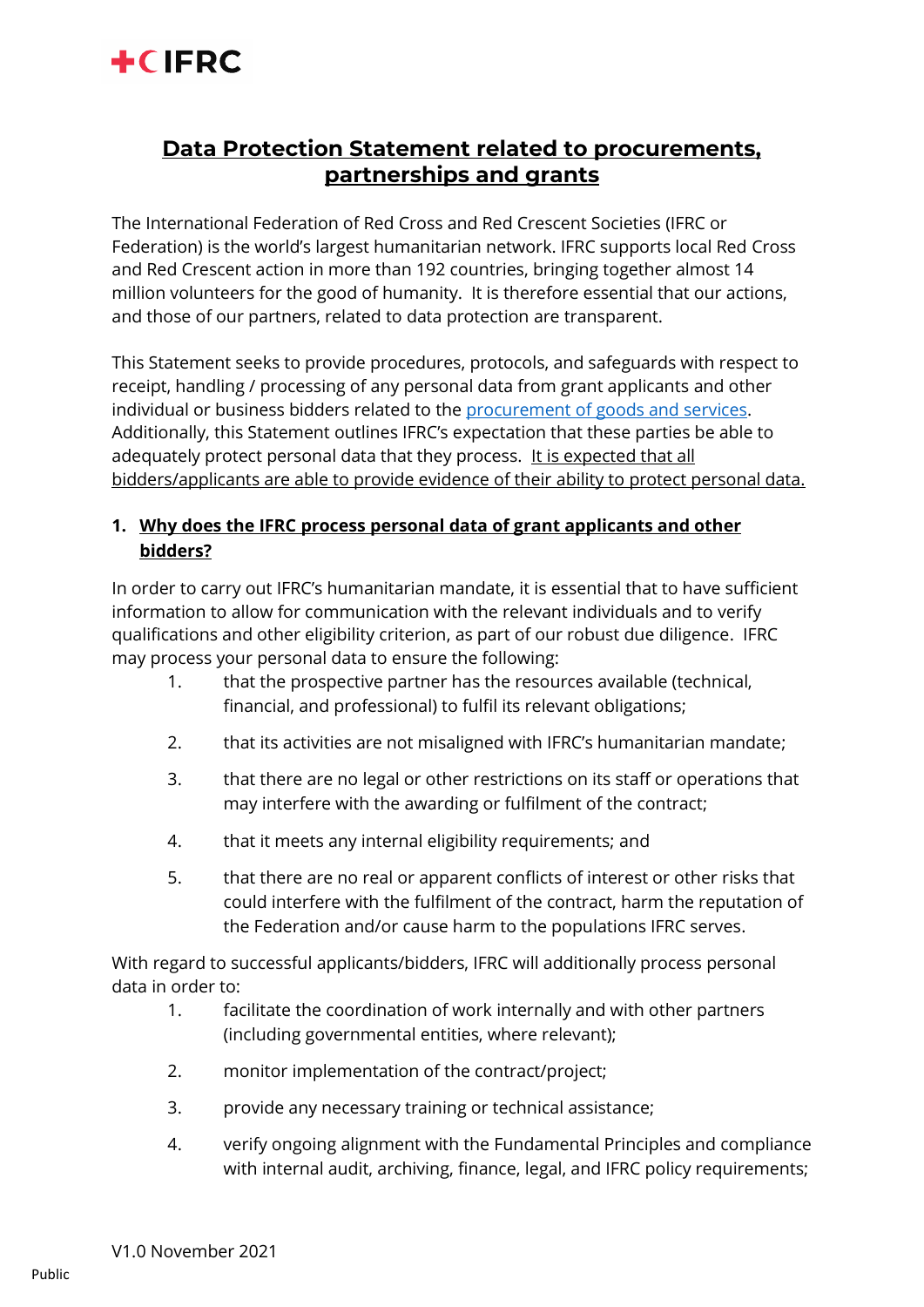

- 5. maintain a register of partners, their activities, any respective violations of policy or other applicable requirements;
- 6. prevent, detect, and address any data breach;
- 7. research and provide learning to improve IFRC's processes; and
- 8. report (including by publication and/or bilaterally with governmental entities) on elements of the contract/project for transparency purposes or in order to satisfy other applicable requirements.

#### **2. What personal data will be collected**

A. The following is typically required in order to fulfill the above purposes: *Full name (and/or names of entity board members or other senior management); gender, salutation, business email and local address, phone number(s), title, nationality*

B. Depending on the type of contract/agreement, the relevant legal jurisdiction(s), and the nature of the goods or services to be provided, the following personal data may also be required:

*Birthdate, business or personal license number, relevant banking and/or business insurance information, a copy of a passport and/or national identity document, proof of health insurance*

Although IFRC typically processes personal data obtained directly from you, there may be cases where it obtains your personal data from third parties and/or resulting from research undertaken as part of its due diligence. Please note that additional (generally considered *non-personal*) information will likely also be necessary; this section only details relevant *personal data.*

#### IFRC Processors:

The information identified above will typically be submitted to the IFRC through its procurement portal (at IFRC.org) or through email. Accordingly, the information will be transmitted over the internet and processed by our trusted service providers, such as Microsoft. Third-party service providers will have their own privacy policies, which you are encouraged to review.

#### **3. Legitimate bases for personal data processing**

The IFRC considers that the collection and processing of personal data as outlined above is necessary for one or more of the following legitimate bases: 1) it is in the IFRC's legitimate interest, 2) for the fulfillment of the contract, 3) for the establishment or defense of a legal claim (including with respect to IFRC's internal legal complaint and compliance mechanisms, including for audits and/or investigations), and 4) where IFRC is subject to a legal obligation.

#### **4. How long will my personal data be kept?**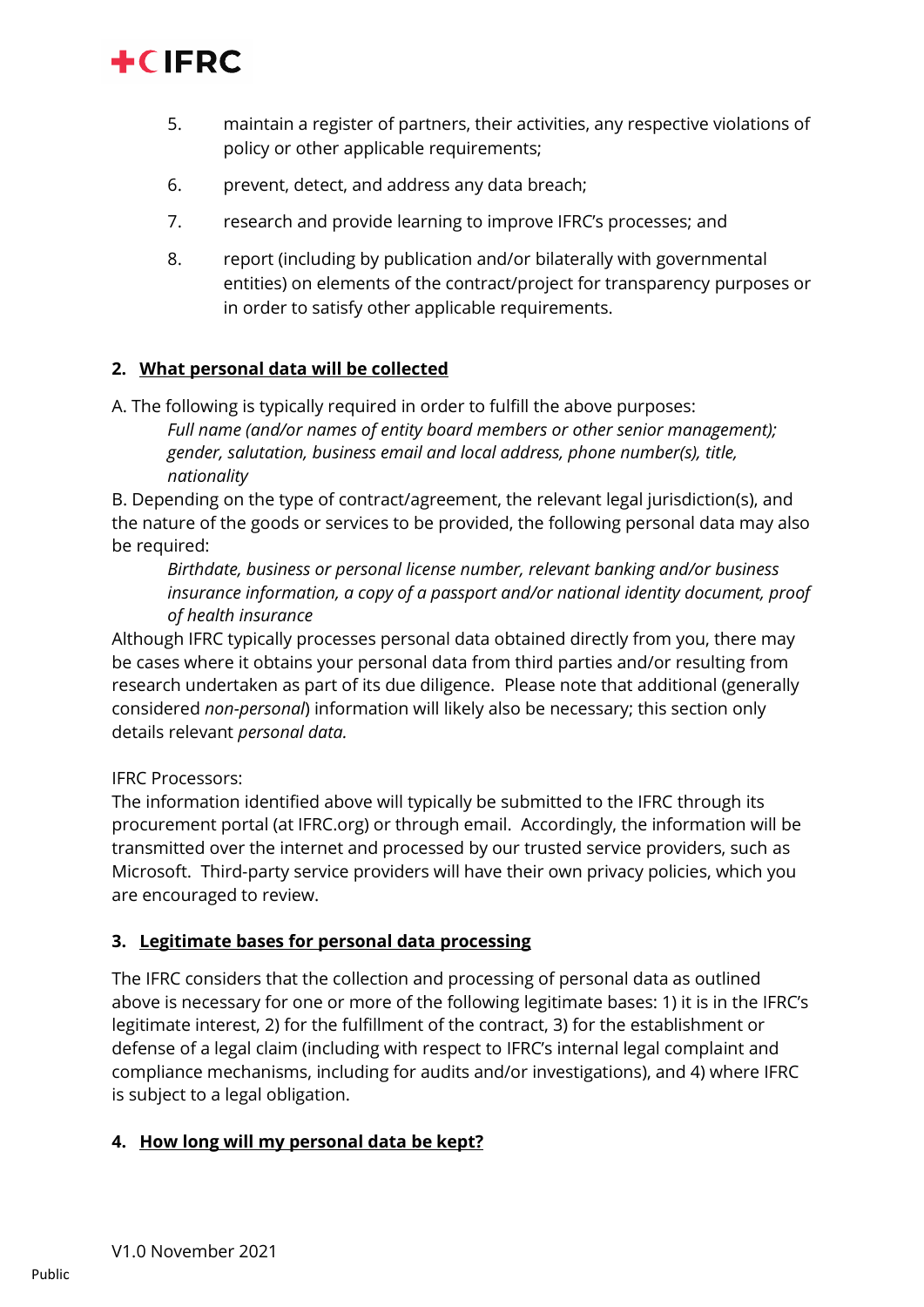

Information and documentation received before and after contracting may contain personal data. Relevant information and documentation may be entered into IFRC's supplier registry and will be retained for audit, project management, archiving and other business needs in accordance with IFRC's data retention policies, and otherwise only as long as necessary to fulfil the specified purpose(s).

## **5. Additional information on how your personal data is protected**

IFRC treats personal data according to its binding Policy on the Protection of Personal Data (which can be found [here\)](http://www.ifrc.org/data-protection). Specific technical measures implemented to protect your personal data from unauthorized or accidental use, access, loss or alteration include password protected databases with access restrictions applied based on user roles. Access is monitored and logs are maintained. IFRC's IT infrastructure is mainly provided by/hosted by Microsoft Azure.

## **6. For any questions about your personal data?**

Should you have questions about IFRC's processing of your personal data or to make a request to correct or delete certain data, please contact [dataprotection@ifrc.org.](mailto:dataprotection@ifrc.org) Please note that any request must comply with the steps outlined in the data protection policy and will be subject to identity verification. Certain requests may not be approved, as further outlined in Section 3 of the data protection policy.

#### **7. Expectations of successful applicants/bidders**

In general, you are expected to treat any personal data that you process as a result of the applicable project/contract in compliance with applicable data protection and privacy laws. In the event that there are no applicable laws in the country (or countries) of performance of the contract/project, then IFRC's Policy on the Protection of Personal Data shall serve as the outline for your obligations. Those obligations include, but are not limited to:

- 1. Personal Data may only be used for the purposes of fulfilling this Agreement/contract/project/grant (as applicable), and more generally according to instructions of IFRC when it acts as the Data Controller;
- 2. A legal/legitimate basis (or bases) shall be identified for all processing operations;
- 3. Personal Data processing shall only be done so far as the data used and the means of processing consider the principles of proportionality, data accuracy and minimization;
- 4. You shall ensure (where you act as a Data Controller), that adequate and understandable information about Personal Data processing and any related rights shall be provided to data subjects;